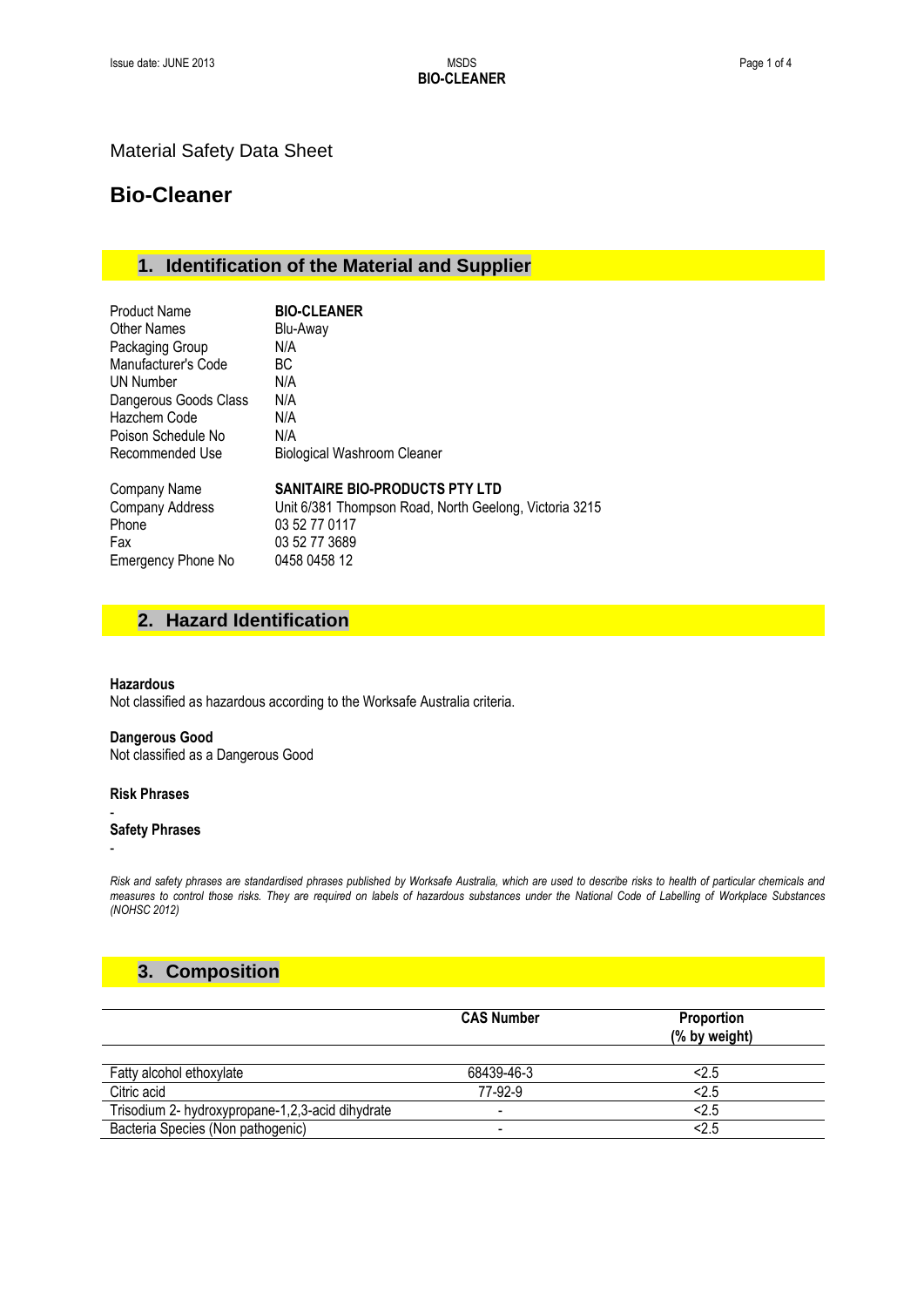## **4. First Aid Measures**

| Inhalation:<br>Skin Contact: | If affected, remove to fresh air, keep warm and at rest. Obtain medical attention in severe cases<br>Immediately remove all contaminated clothing. Wash skin with soap and water. In severe cases<br>obtain medical help |
|------------------------------|--------------------------------------------------------------------------------------------------------------------------------------------------------------------------------------------------------------------------|
| Eye Contact:                 | Irrigate thoroughly with plenty of water for 10-15 minutes. Obtain medical attention if irritation<br>persists                                                                                                           |
| Ingestion:                   | Do not give anything by mouth to an unconscious person. Wash out with water and give copious<br>amounts of water to drink. Do not induce vomiting. Seek medical advice if patient unwell                                 |
| Additional Information:      | Always launder contaminated clothing before re-use                                                                                                                                                                       |

### **5. Fire Fighting Measures**

Extinguishing Media: Water spray, foam, dry powder or CO<sub>2</sub><br>Fire Fighting Protective: Full protective equipment including self Full protective equipment including self-contained respiratory protection

#### **6. Accidental Release Measures**

Avoid washings entering water courses Transfer to a container for disposal Dispose of under Local Authority Guidelines Small spillage: flush away with water

Caution: Spillages will prove slippery

#### **7. Handling and Storage**

Handling: National Avoid eye contact and prolonged skin contact

Storage: Keep in original containers Keep tightly closed when not in use Store away from sparks, naked flames or sources of ignition Do not store below 5<sup>0</sup>C degrees or above 30<sup>0</sup>C degrees

## **8. Exposure Controls / Personal Protection**

| Worksafe Australia Time Weighted Average Exposure Standard |                      |
|------------------------------------------------------------|----------------------|
|                                                            |                      |
|                                                            |                      |
|                                                            |                      |
| No Occupational Limit Assigned                             |                      |
|                                                            | (ma/m <sup>3</sup> ) |

*The exposure standards for the individual constituents of BIO-CLEANER are listed above. The Time Weighted Average (TWA) exposure standard is the average concentration of a particular substance calculated over a normal 8-hour working day, for a 5-day week. The exposure standard refers to airborne concentrations of substances to which it is believed that nearly all workers may be repeatedly exposed day after day without adverse effect. (Worksafe Australia Exposure Standards For Atmospheric Contaminants In The Occupational Environment, 3rd edition, 1995).*

#### **Personal Protective Equipment**

Hand Protection : Wear suitable gloves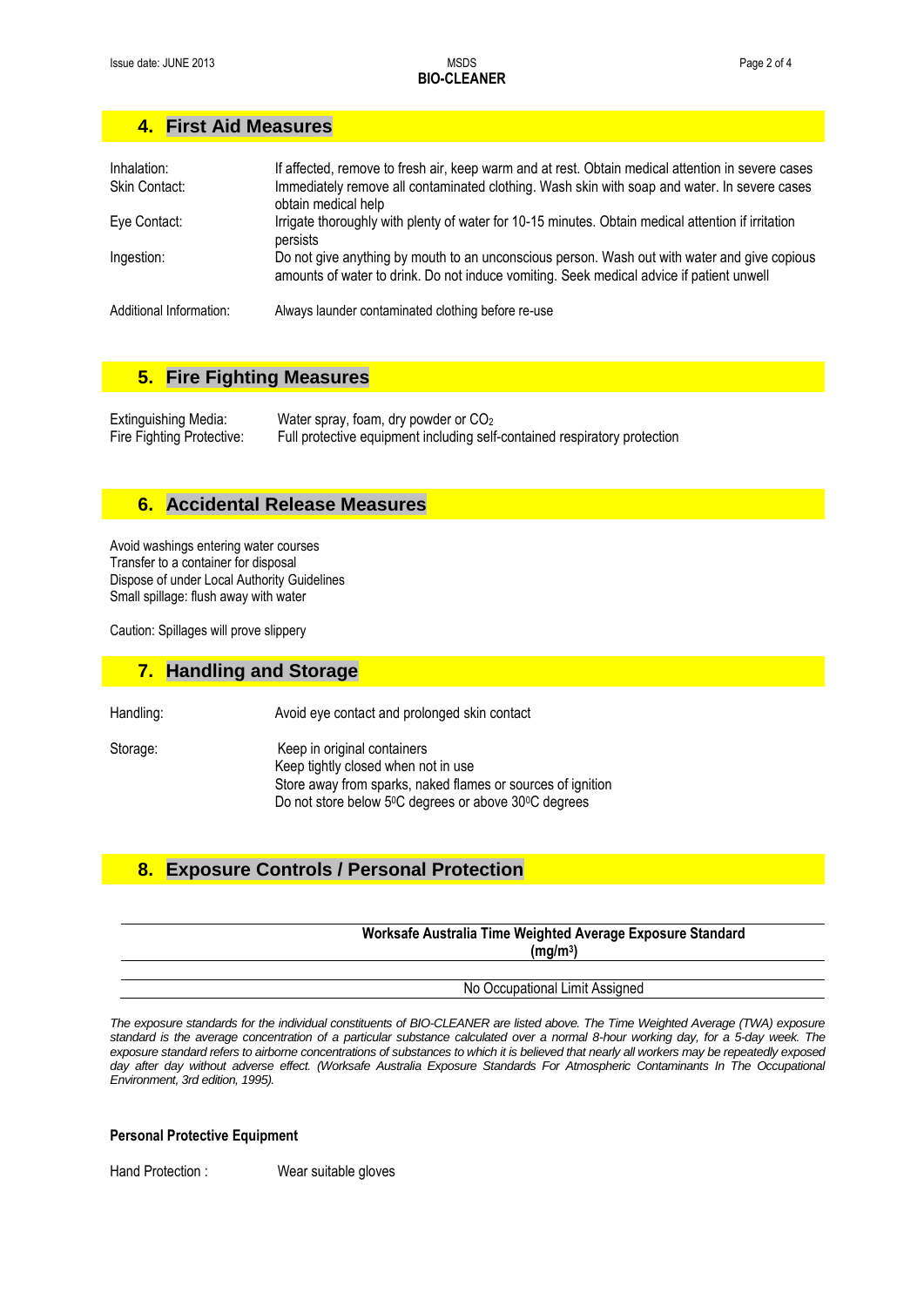Eye Protection: Wear suitable goggles<br>
Skin Protection: Wear suitable overalls Wear suitable overalls

### **9. Physical and Chemical Properties**

| Form                         | Liquid         |
|------------------------------|----------------|
| Colour                       | Blue           |
| Odour                        | Citrus         |
| pH (Value)                   | 4.5 approx     |
| <b>Boiling Point</b>         | Not Available  |
| <b>Melting Point</b>         | Not Applicable |
| Flash Point:                 | Not Available  |
| Flammable Limits             | Not Available  |
| Auto Ignition Temp.          | Not Available  |
| Oxidising Props.             | Not Available  |
| Vapour Pressures             | Not Available  |
| Density (g/ml)               | 1.020 approx   |
| Solubility (water)           | Soluble        |
| Solubility (other)           | Not Applicable |
| <b>Partition Coefficient</b> | Not Available  |
| Pour Point (Deg C)           | Not Available  |
| Viscosity                    | Not Available  |
|                              |                |

### **10.Stability and Reactivity**

Hazardous Reactions -

Conditions to Avoid<br>
Materials to Avoid<br>
Strong acids. alkalis and Strong acids, alkalis and disinfectants

### **11.Toxicological Information**

Inhalation Mist may irritate the respiratory system Skin Contact May cause slight / mild irritation to sensitive skin or with prolonged contact<br>Eye Contact May cause mild irritation May cause mild irritation Ingestion Mist may cause irritation to the mouth, throat and digestive tract May also cause nausea

### **12.Ecological Information**

Biodegradable

# **13.Disposal Considerations**

Dispose of under Local Authority Guidelines